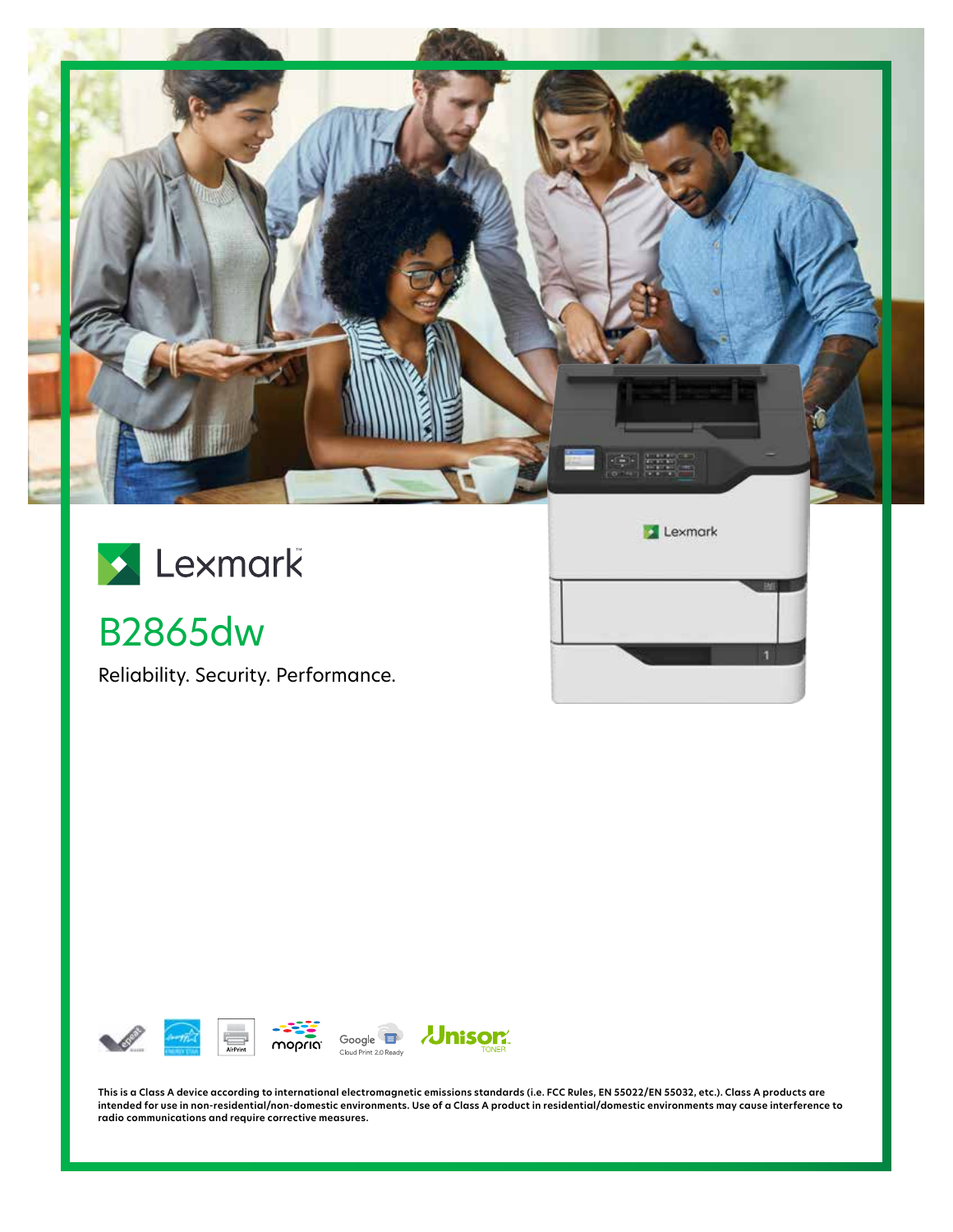### Lexmark B2865dw

**The Lexmark B2865dw brings performance to its class with a first page as fast as 4.2 seconds, output up to 65 pages per minute\*, and two-sided printing. Robust paper handling technology is designed to make printing more reliable, while optional finishing adds useful capabilities and standard Wi-Fi enhances connectivity.**



#### **Get more done**

- } Powerful 1-GHz dual-core processor and up to 4.5 GB of memory drives printing at up to 65 ppm.\*
- } Maximum input capacity of 4400 sheets means fewer interruptions.
- ▶ Connect via Ethernet, USB, built-in Wi-Fi or other mobile printing options.

#### **Interact with ease**

- ▶ 2.4-inch/6-cm color LCD lets you configure, interact and monitor vital system information.
- } Front access to the paper path and power button means you'll virtually never have to access the back of the device, allowing placement in or on cabinets.
- Innovative serviceability features, starting with singledoor access to parts and supplies, help you resolve problems quickly.

#### **Ready when you are**

- } Long-life fuser and imaging components extend uptime.
- } Unison™ Toner replacement cartridges deliver up to 30,000 pages\*\* of high-quality printing.
- } Steel frame and durable design stands up to heavy use and harsh environments.

#### **Full-spectrum security**

- } Lexmark's full-spectrum security architecture helps keep your information safe—in the document, on the device and over the network.
- } Keypoint Intelligence Buyers Lab honored Lexmark with a prestigious BLI PaceSetter award for Document Imaging Security\*\*\*.



#### **Built for planet earth**

- } Energy management features reduce power consumption in active use or sleep mode.
- Standard two-sided printing saves paper.
- } Device is rated EPEAT® Silver and ENERGY STAR® certified.
- } Recycle cartridges through the award-winning Lexmark Cartridge Collection Program (LCCP).

\*Print and copy speeds measured in accordance with ISO/IEC 24734 and ISO/IEC 24735 respectively (ESAT). For more information see: www.lexmark.com/ISOspeeds. \*\*Average continuous mono declared yield in one-sided (simplex) mode up to this number of pages in accordance with ISO/IEC 19752. Actual yield will vary considerably based upon many factors. See www.lexmark.com/yields for more information. \*\*\*Award based on North America and/or Western Europe data

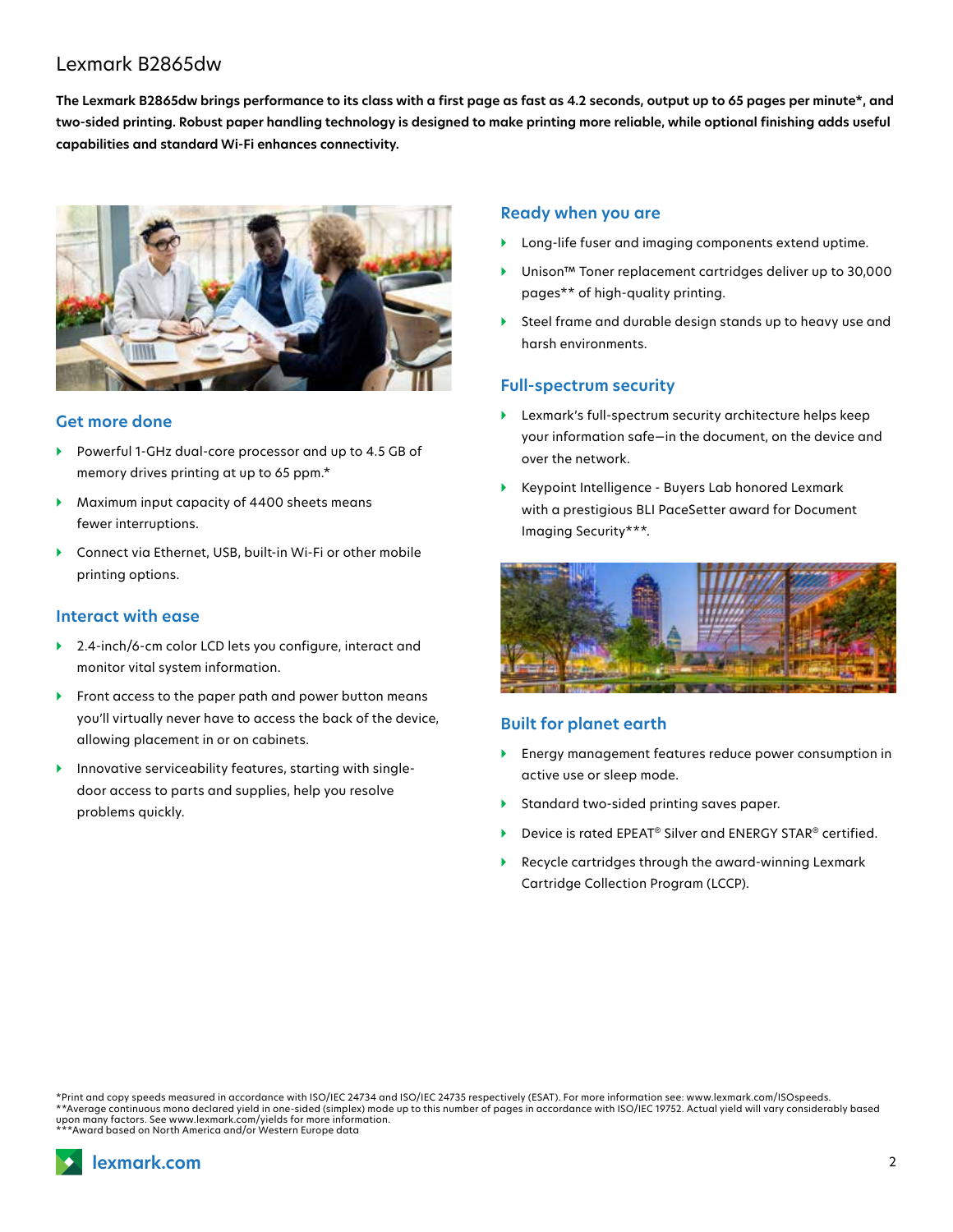### Lexmark B2865dw



- 1 Printer with 2.4-inch (6 cm) display 17.5 x 16.85 x 20.1 inches 445 x 428 x 510 mm
- 2 100-sheet multipurpose feeder Dimensions included as part of base model
- 3 550-sheet tray Dimensions included as part of base model
- 4 550-sheet tray 4.3 x 16.85 x 20.1 inches 110 x 428 x 510 mm
- 5 2100-sheet tray 13.8 x 16.85 x 20.1 inches 350 x 428 x 510 mm
- 6 Caster base 5 x 20.5 x 27.3 inches 126 x 521 x 693 mm



- 15 Swivel cabinet 10.4 x 18.7 x 23.6 inches 263 x 476 x 600 mm
- 16 Adjustable printer stand 23 x 23.5 x 23.5 584.2 x 596.9 x 596.9
- 17 Spacer to add additional height 4.3 x 16.85 x 20.1 inches 110 x 428 x 510 mm



Note 1: Supports up to 4 optional trays. For maximum paper input capacity, install 3 optional 550-sheet trays and one optional 2100-sheet tray. When a 2100-sheet tray is installed, it must be the bottom tray, and a caster base is required.

11 High capacity output expander 12.2 x 16.6 x 13.2 inches 310 x 421 x 335 mm 12 250-sheet tray 3.2 x 16.85 x 20.1 inches 80 x 428 x 510 mm

9 Output expander 6.5 x 16.6 x 15.0 inches 165 x 421 x 380 mm 10 4-Bin mailbox 10.7 x 16.6 x 15.1 inches 272 x 421 x 384 mm

Note 2: Supports many output configurations, including: any combination of up to three output expanders and 4-bin mailboxes; OR staple finisher with 4-bin mailbox; OR staple finisher with output expander; OR output expander with high capacity output expander; OR the staple, hole punch finisher; OR any single output option by itself. When installing the optional stapler, it must always be on top. When installing the optional high capacity output expander, it must always be on the bottom.

Note 3: All measurements are shown as height x width x depth. For more information about supported configurations, refer to the Printer, Option and Stand Compatibility Guide at http://www.lexmark.com/publications/furniture\_safety/

#### © 2018 Lexmark. All rights reserved.

Lexmark, the Lexmark logo and Unison are trademarks of Lexmark International, Inc., registered in the United States and/or other countries. AirPrint® and the AirPrint Logo® are trademarks of Apple, Inc. ENERGY STAR® is a U.S. registered mark. Google Cloud Print™ is a trademark of Google, Inc. MOPRIA®, the Mopria® Logo™ and the Mopria® Alliance logos are trademarks, service marks, and certification marks of Mopria Alliance, Inc. in the United States and other countries. All other trademarks are the property of their respective owners.

This product includes software developed by the OpenSSL Project for use in the Open SSL Toolkit (http://www.openssl.org/).